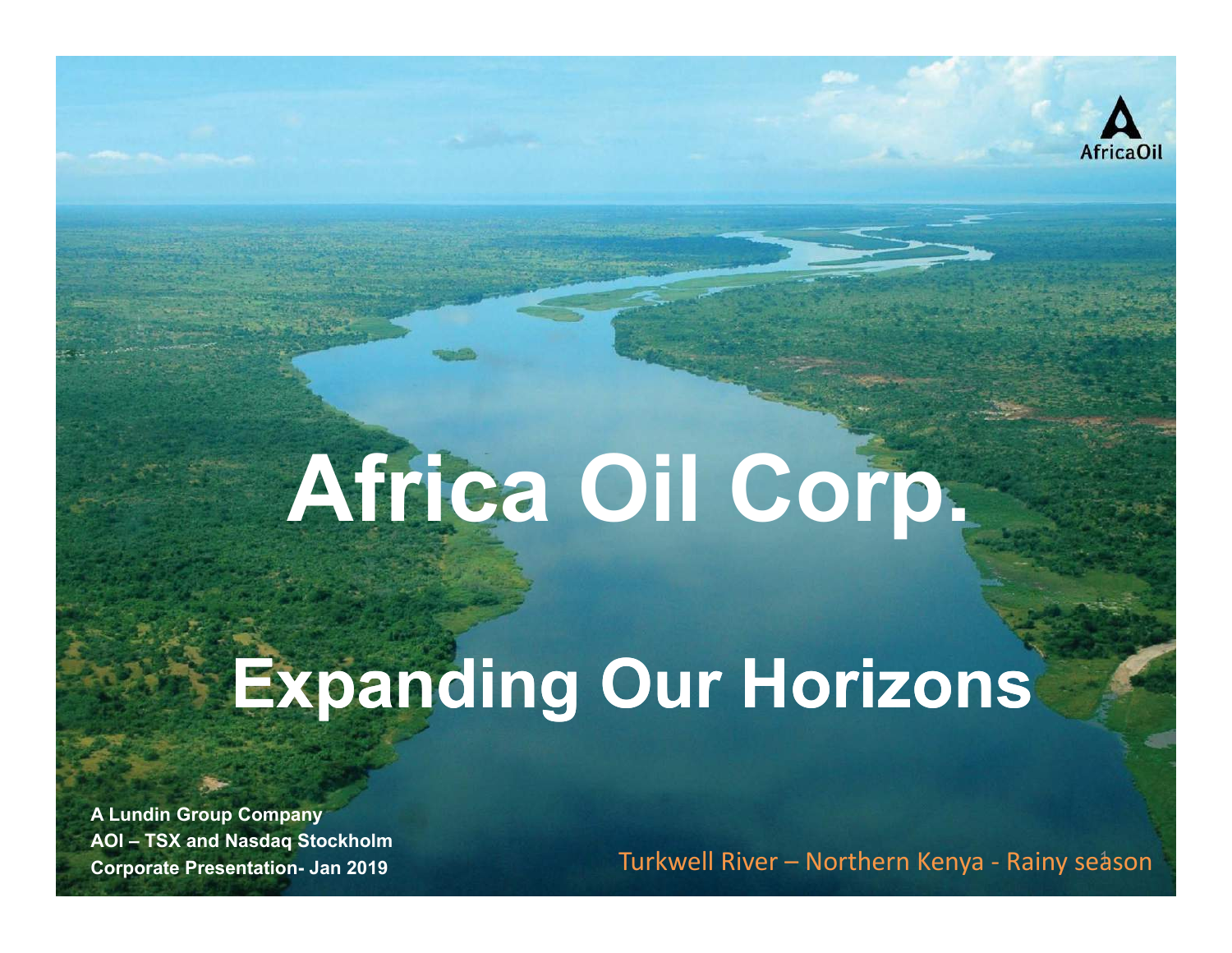

**An African Full Cycle Growth Vehicle with Production, Cash Flow, Huge Exploration Upside and a World Class Development Project**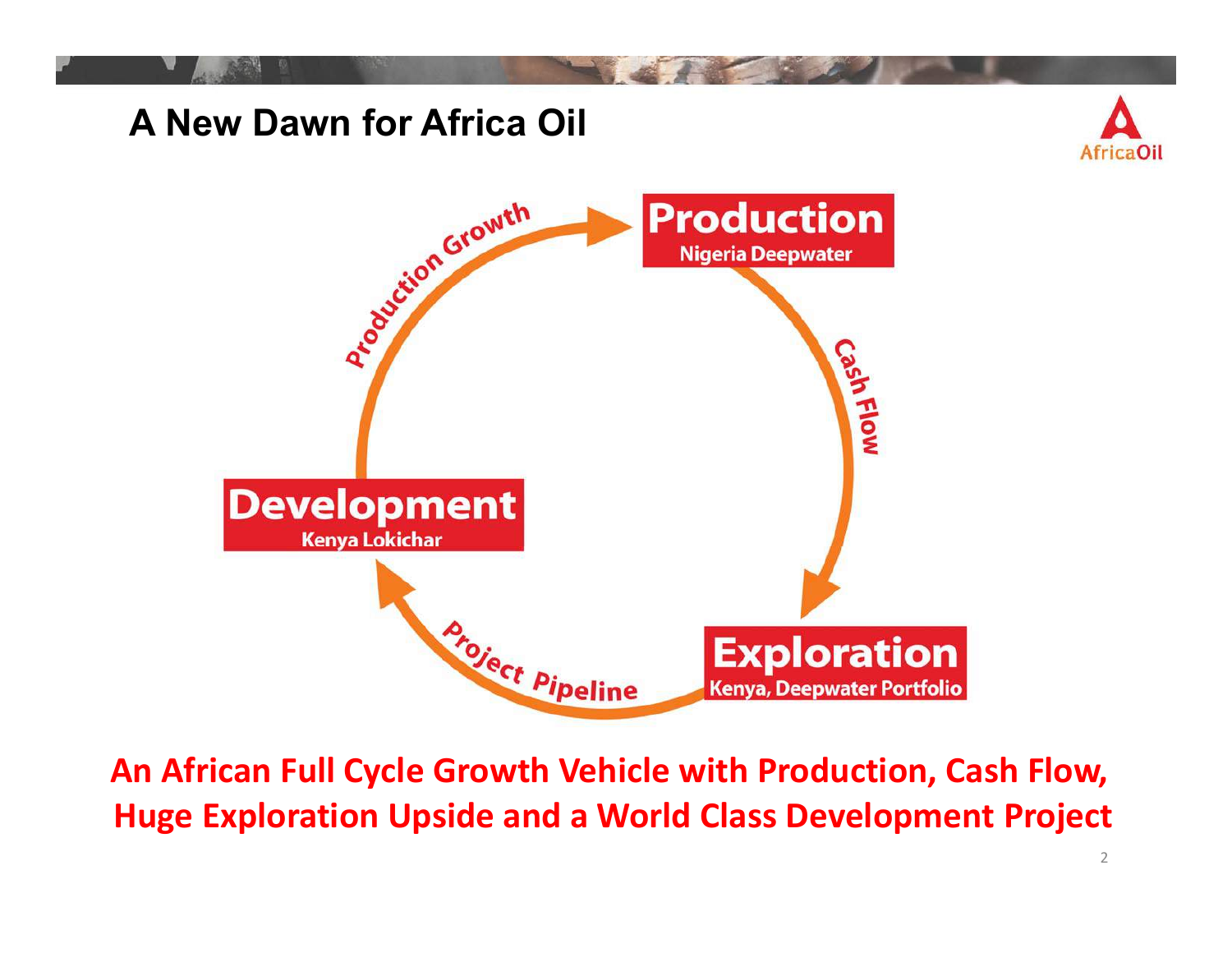### **Nigeria Deepwater Production Acquisition**



### **World Class Oil Fields in Deepwater Nigeria**

- Combined gross field production: 368,000 BOPD (2017)
- Combined gross field production expected to exceed 550,000 BOPD once Egina comes on stream early 2019 (~25% of Nigeria's oil production)
- Exceptional production and reserve replacement history
- Very low lifting costs (~\$6/bbl)
- Considerable free cash flow generating assets with upside exposure to oil price and majority of development projects already completed and funded
- Multiple near field opportunities identified

### **Transaction Summary**

- Acquiring effective 12.5% interest in Company holding interests in offshore Nigeria producing and developing assets
- Consortium formed between Vitol (50%), Delonex (25%) and Africa Oil (25%) for acquisition of 50% interest in POGBV
- Target Company holds indirect 8% interest in OML 127 (Chevron operated) and 16% interest in OML 130 (Total operated)
- Base purchase price \$1.407 billion with\$123 million deferred payment (gross to Consortium) dependent on ultimate OML 127 tract participation in Agbami field
- $-$  "Lock-box" with 1st Jan 2018 effective date on cash and debt free basis
- Completion subject to customary conditions precedent

### **Assets Location**



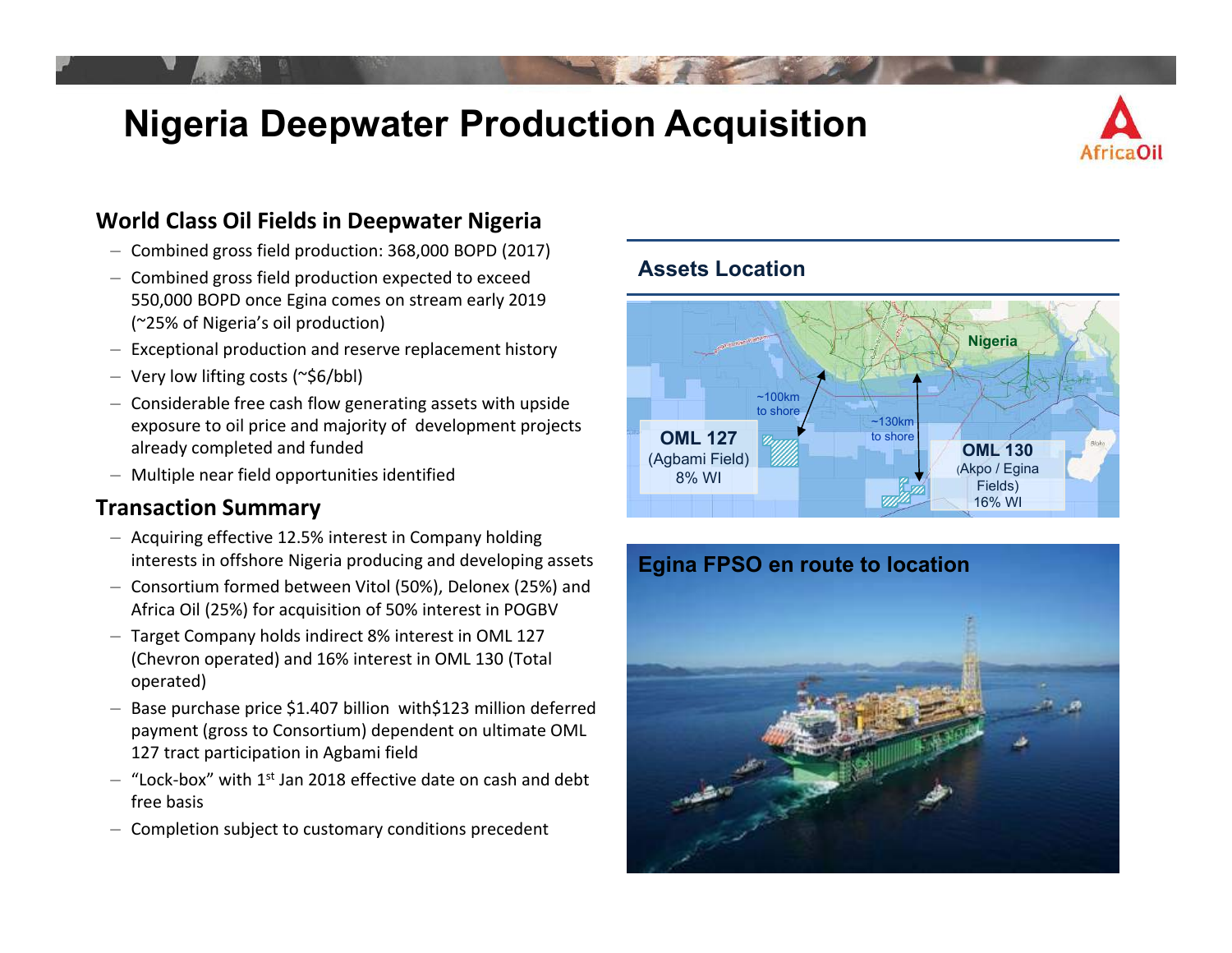### **South Lokichar Development Phases**





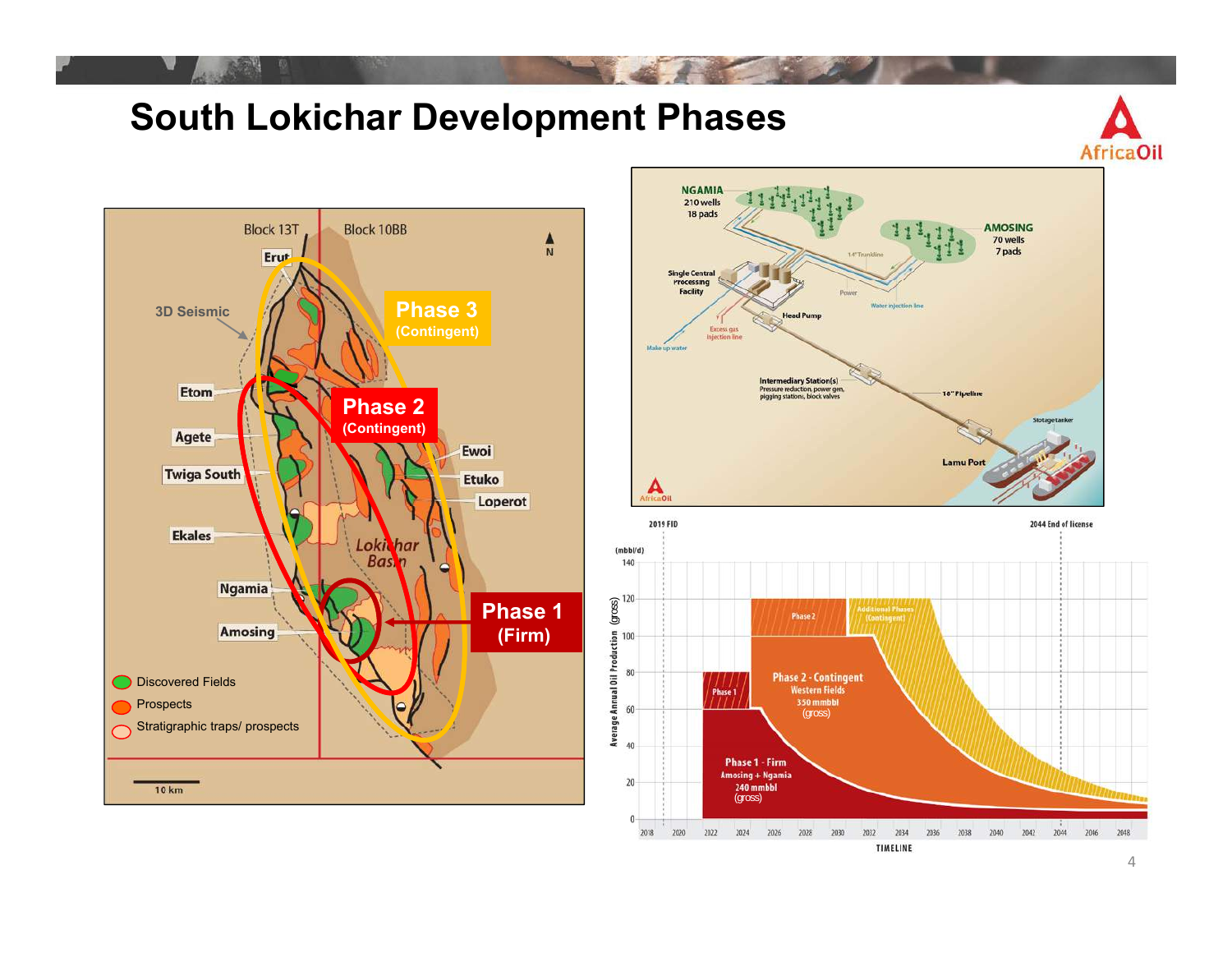### **Kenya Development Moving Forward**

 $\checkmark$ 

 $\checkmark$ 

 $\sqrt{}$ 



### Technical Viability and Plan of Development Confirmed

• Partners and Government agree on phased approach, reservoir studies and early production/injection testing confirm reservoir deliverability

### Pre-development Activities Well Underway

• FEED studies for upstream and pipeline, ESIA, Land and Water access all progressing well and on pace for 2nd half 2019 FID

### Contractual and Fiscal Terms Agreed to Allow Financing Kickoff

• Close to finalizing Heads of Terms (HOT's) with government, will facilitate financing discussions covering variety of legal, tax, transportation and regulatory issues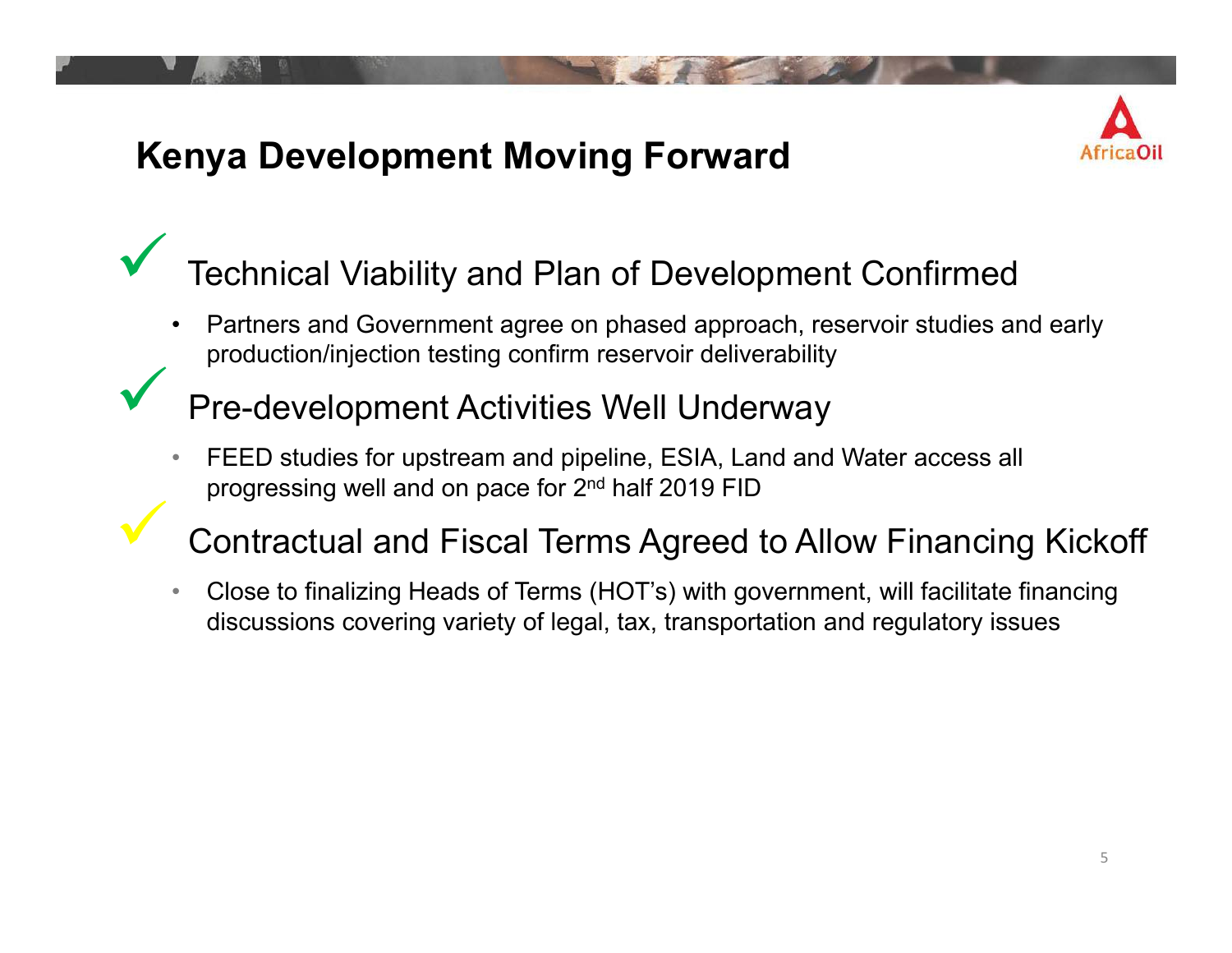### **New Exploration Portfolio Approach**



- Portfolio approach allows Africa Oil to access a larger number of highly prospective blocks, for a low entry cost and limited future capital commitments
- 3-5 high impact, basin opening wells over the next 4 years, mostly funded or carried by majors
- \$50MM committed, \$37MM spent to date, significant share value increase since investment

**Africa Energy Corp. (ownership interest ~35%) – 2 Board Seats**

**Impact Oil & Gas Limited (Private) (ownership interest ~25%) 2 Board Seats**

**Eco-Atlantic Oil & Gas Ltd. (ownership interest ~19%) 1 Board Seat and right to take 20% ground floor interest on all future deals**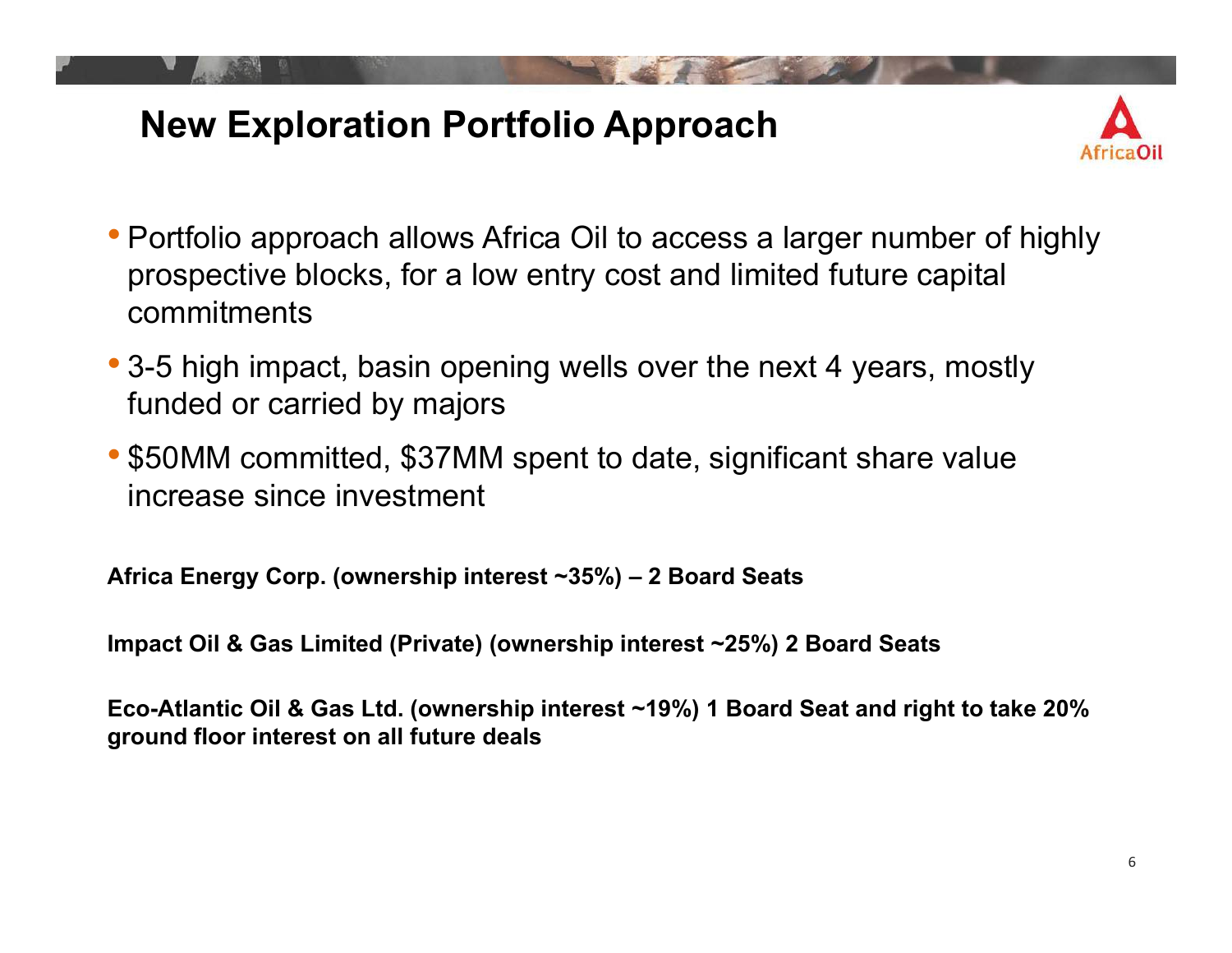#### **Location of Exploration Blocks: Africa Energy, Impact & Eco Atlantic AfricaOil** *~\$80MM in carried* **Africa Energy** *expenses through first* Eco (15%)‐Guyana **Impact Oil & Gas** *6‐7 wells* Impact (20%)‐AGC Prof. **2019 well** Tullow‐Operated **Eco Atlantic 2019 well** CNOOC‐Operated *Total farmin will carry Eco thru 3 wells 100% Carried* Senegal **AFRICA** Guinea Bissau**Ethiopia**  $\bigcirc$ Guyana **Africa Oil**  Suriname**Corp** Kenya GabonEco (32%)‐Namibia **SOUTH 2019 well** Eco‐Operated **AMERICA** *Tullow carry through 1st well* Impact (25%)‐S.Africa Africa Energy (10%)‐Namibia Exxon‐Operated Impact (25%)‐S.Africa **2018 well** *100% carried* Tullow‐Operated **2018 Seismic**  $\Theta$ Exxon‐Operated *Tullow carry through first well 100% carried Eco‐Ghana*Impact (20%)Namibia Namibia**2019 well**  $\overline{\textbf{C}}$ Africa Energy (5%)‐S.A. TOTAL‐Operated South Africa **2018 well** *~\$8 MM net to Impact,* TOTAL‐Operated *(Total to carry 54% of 1st well)*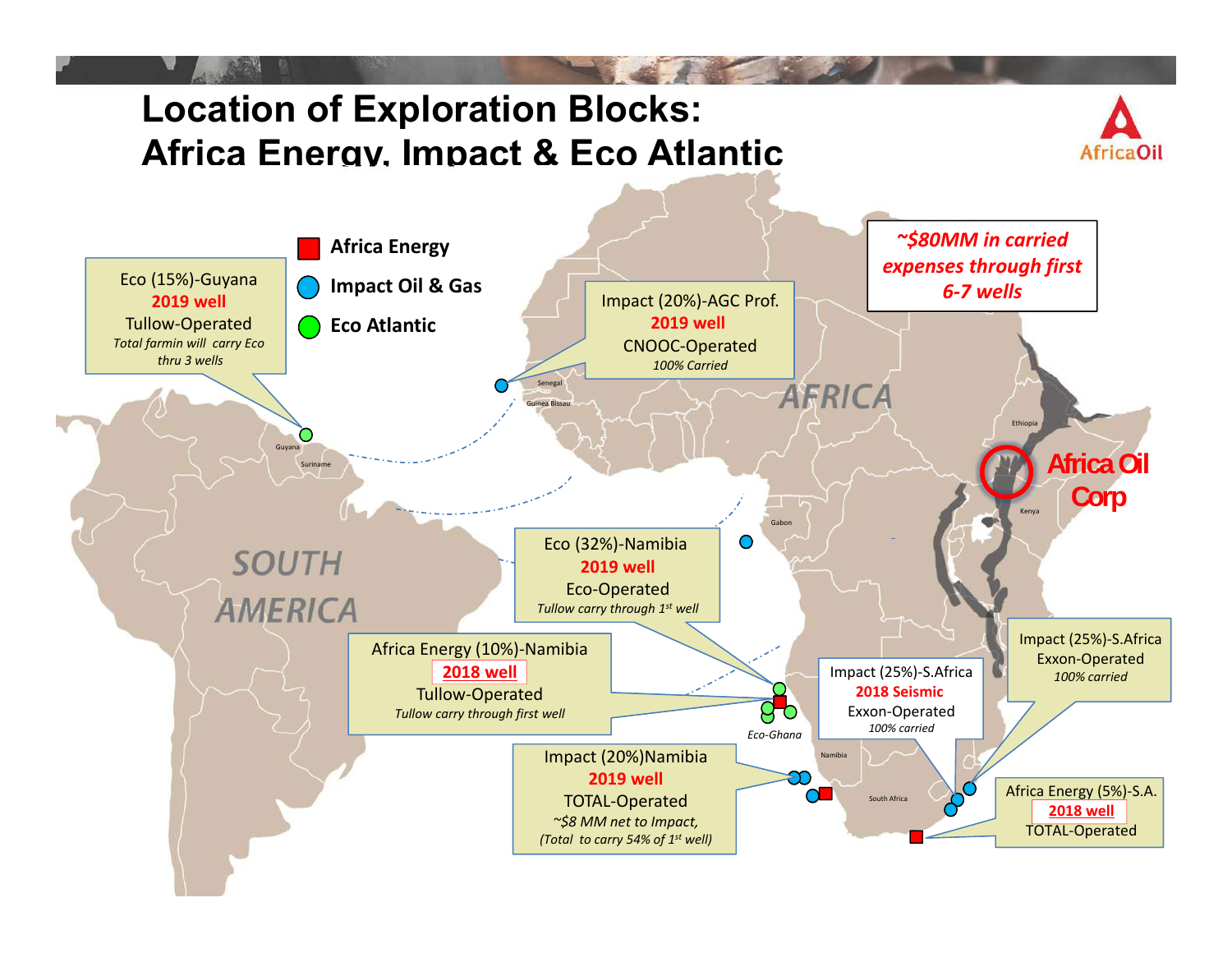### **Africa Energy & Impact Oil and Gas\* Block 11B/12B, South Africa**



- • Five large Cretaceous‐age fan prospects identified on 2D seismic with direct hydrocarbon indicators (DHI's)
- •Petroleum system proven by nearby oil fields
- •Multi‐billion‐barrel prospectivity within block
- •Significant follow‐on potential in Brulpadda success case
- •• Excellent fiscal terms with State Take at  $^{\sim}$ 28%
- • Odfjell Deepsea Stavanger rig mobilized to South Africa and spud Dec. 2018

*\* Africa Oil Corp owns <sup>~</sup> 35% of Africa Energy Corp. and <sup>~</sup> 30% of Impact Oil and Gas Limited. Africa Energy has an indirect <sup>~</sup> 5% WI in Block 11B/12B. Impact has provided <sup>a</sup> loan to <sup>a</sup> private company holding an additional <sup>~</sup> 5% WI in Block 11B/12B to allow the company to fund its proportionate share of costs to farmin to Block 11B/12B.*





Source: Africa Energy Corp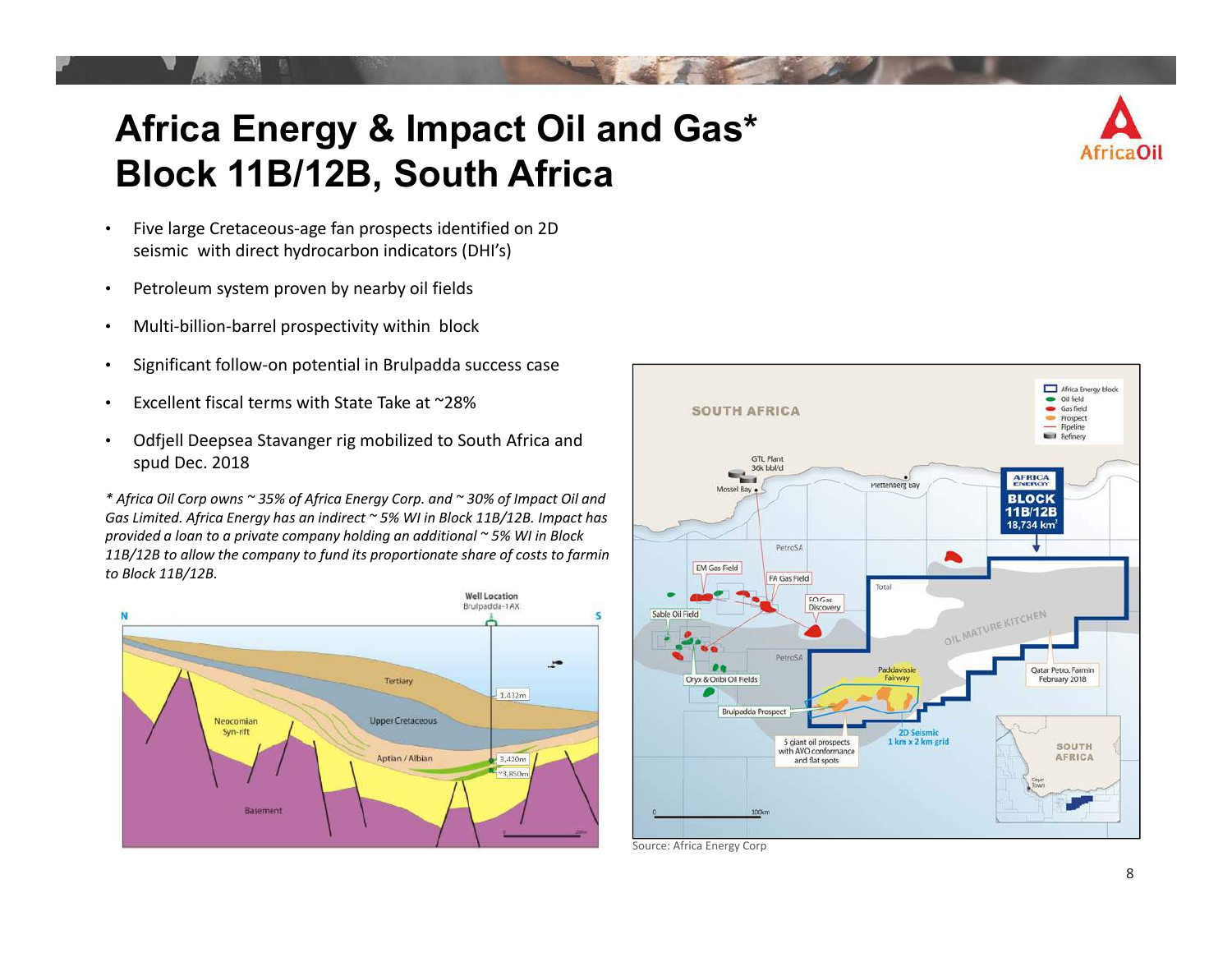### **Impact (20% WI\*)- Namibia Basin Floor Fan Prospect**

- •Large basin floor fan supported by 'DHI' seismic signature
- •● Multi-billion barrel potential (gross) in ultra deep water, Operated by Total
- •Target spud for Venus Prospect: Q3, 2019

\* Impact Oil and Gas has a 20% WI in Blocks 2913B and 2912; Africa Oil Corp has interest in the project *through its ~25% ownership in Impact Oil andGas.*





3D Seismic on Basin Floor Fan Prospect



With permission from Impact Oil & Gas



Bruhn 2001

9

**AfricaOil**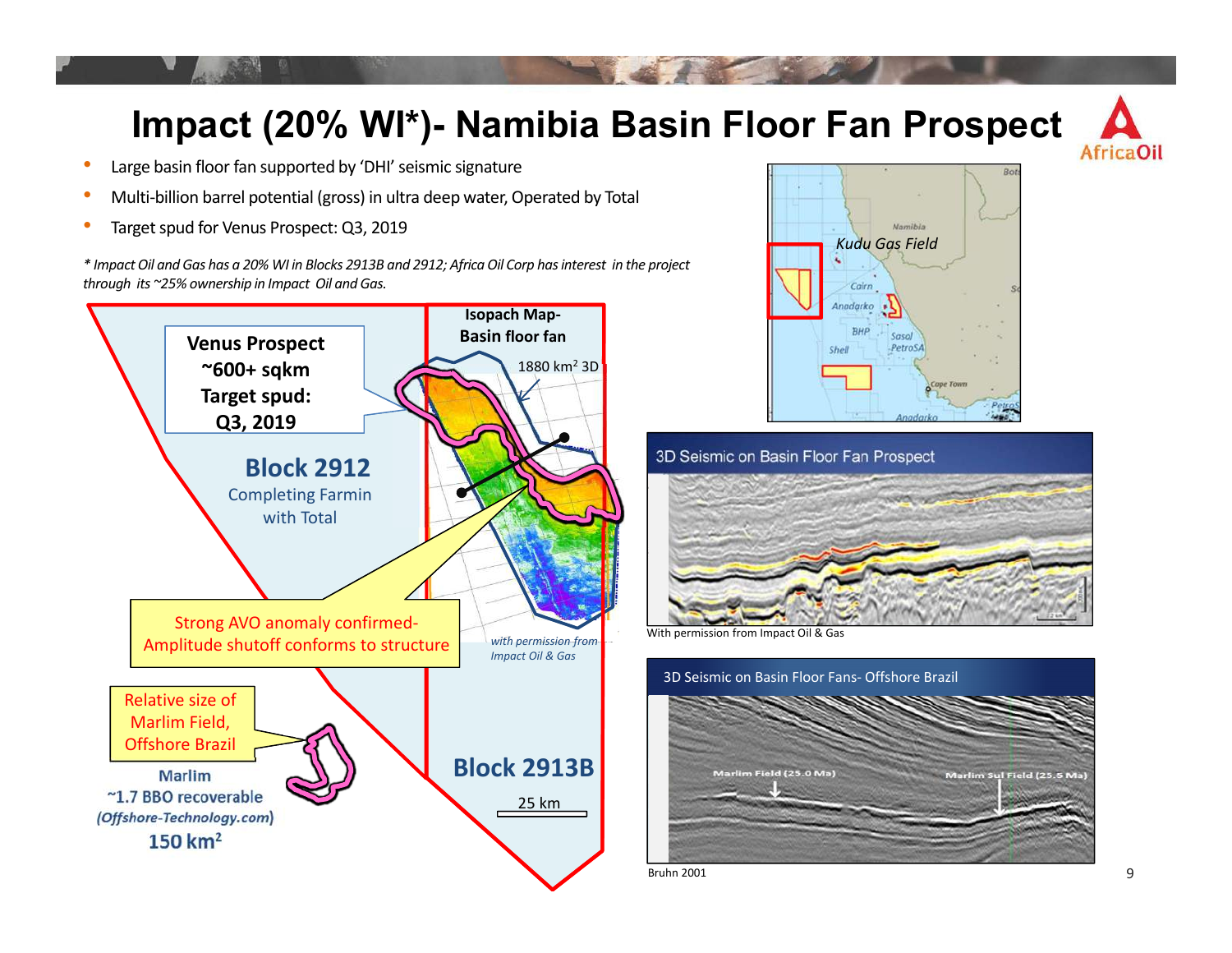### **Eco Atlantic (15% WI\*) - Guyana Offshore South America**

- •● Orinduk Block- Tullow (OP) 60%, Total (25%), Eco 15%
- • Emerging play with active exploration by Exxon, Hess, Nexen, TOTAL, Anadarko, Repsol, Tullow, DEA, Kosmos
- • Updip of Exxon's Liza and other recent oil discoveries
	- Estimated ~3.7 BBO (gross) discovered *(Exxon)*
	- 150,000 bopd by 2020 increasing to 400,000 (gross) bopd by 2025 *(Exxon)*
- • Reservoirs are likely channelized turbidite fans that may have DHI support
- • Exxon announced (Aug. 30 2018) Hammerhead‐ 1 Discovery‐ within 5km of block boundary
- •Total exercised option to farmin Sept. 2018

*\* Eco Atlantic Oil and Gas has a 15% WI in the Orinduik Block; Africa Oil Corp hasinterest in the projectthrough its ~19% ownership in Eco Atlantic Oil and Gas*



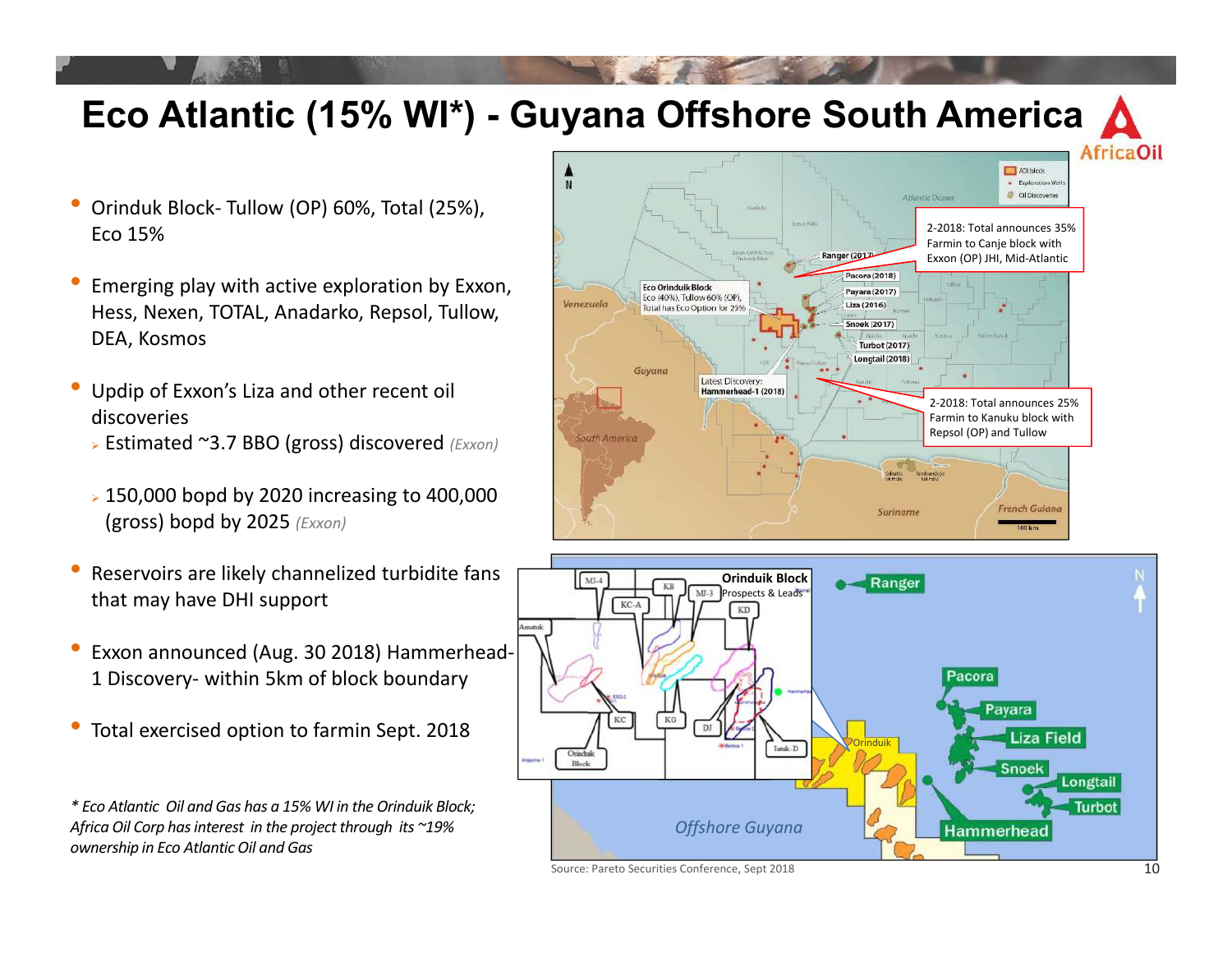### **A New Day is Dawning For Africa Oil**



- • Goal is to create an integrated Africa based oil company with production and cash flow to fund the world class development /exploration projects already secured in our portfolio
- • Completion of Deepwater Nigeria production deal should result in a new rating on our share price
- • Kenya project on track for 2nd half 2019 FID, early production testing confirms reservoir, pre-FID activities including FEED studies well underway
- • New exploration portfolio strategy gives AOI exposure to highly prospective exploration projects in addition to existing Kenya exploration portfolio
- • Strong Balance Sheet - US\$370MM cash with no debt – No future equity raises required to fund Nigeria acquition, Kenya development or new exploration initiative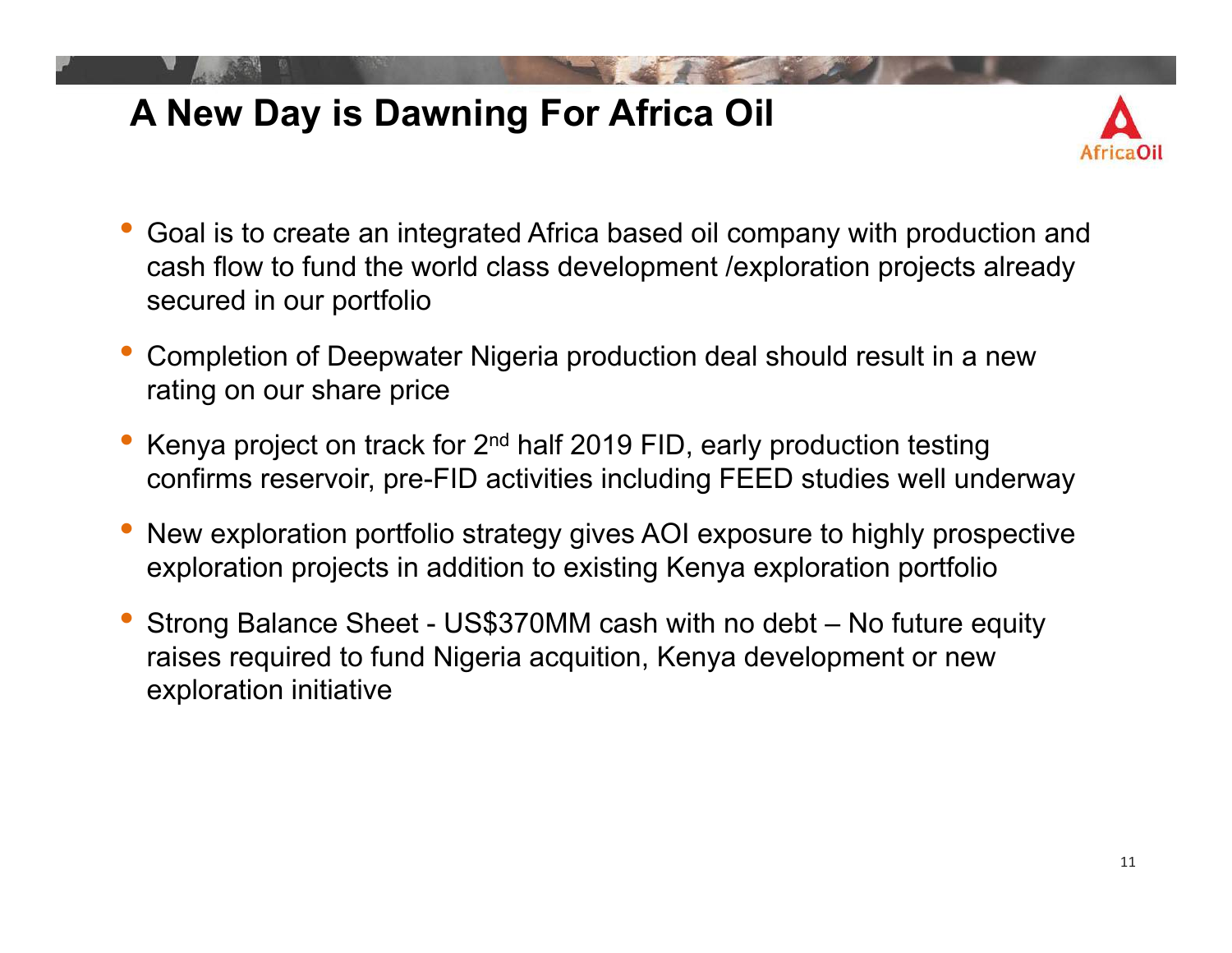### **Cautionary Statements**



This document has been prepared and issued by and is the sole responsibility of Africa Oil Corp. (the "Company") and its subsidiaries. It comprises the written materials for a presentation to investors and/or industry professionals concerning the Company's business activities. By attending this presentation and/or accepting a copy of this document, you agree to be bound by the following conditions and will be taken to have represented, warranted and undertaken that you have agreed to the following conditions.

This presentation may not be copied, published, distributed or transmitted. The document is being supplied to you solely for your information and for use at the Company's presentation to investors and/or industry professionals concerning the Company's business activities. It is not an offer or invitation to subscribe for or purchase any securities and nothing contained herein shall form the basis of any contract or commitment whatsoever This presentation does not constitute or form part of any offer or invitation to whatsoever. sell or issue, or any solicitation of any offer to purchase or subscribe for, any shares in the Company in any jurisdiction nor shall it or any part of it nor the fact of its distribution form the basis of, or be relied on in connection with, any contract commitment or investment decision in relation thereto nor does it constitute a recommendation regarding the securities of the Company. The information contained in this presentation may not be used for any other purposes.

All statements other than statements of historical fact may be forward-looking statements. Statements concerning proven and probable reserves and resource estimates may also be deemed to constitute forward-looking statements and reflect conclusions that are based on certain assumptions that the reserves and resources can be economically exploited. Any statements that express or involve discussions with respect to predictions, expectations, beliefs, plans, projections, objectives, assumptions or future events or performance (often, but not always, using words or phrases such as "seek", "anticipate", "plan", "continue", "estimate", "expect, "may", "will", "project", "predict", "potential", "targeting", "intend", "could", "might", "should", "believe" and similar expressions) are not statements of historical fact and may be "forward-looking statements". Forward-looking statements involve known and unknown risks, uncertainties and other factors that may cause actual results or events to differ materially from those anticipated in such forwardlooking statements. The Company believes that the expectations reflected in those forward-looking statements are reasonable, but no assurance can be given that these expectations will prove to be correct and such forward-looking statements should not be unduly relied upon. The Company does not intend, and does not assume any obligation, to update these forward-looking statements, except as required by applicable laws. These forward-looking statements involve risks and uncertainties relating to, among other things, changes in oil prices, results of exploration and development activities, uninsured risks, regulatory changes, defects in title, availability of materials and equipment, timeliness of government or other regulatory approvals, actual performance of facilities, availability of financing on reasonable terms, availability of third party service providers, equipment and processes relative to specifications and expectations and unanticipated environmental impacts on operations. Actual results may differ materially from those expressed or implied by such forward-looking statements.

This update contains certain forward looking information that reflect the current views and/ or expectations of management of the Company with respect to its performance, business and future events including statements with respect to financings and the Company's plans for growth and expansion. Such information is subject to a number of risks, uncertainties and assumptions, which may cause actual results to be materially different from those expressed or implied including the risk that the Company is unable to obtain required financing and risks and uncertainties inherent in oil exploration and development activities. Readers are cautioned that the assumptions used in the preparation of such information, such as market prices for oil and gas and chemical products, the Company's ability to explore, develop, produce and transport crude oil and natural gas to markets and the results of exploration and development drilling and related activities, although considered reasonable at the time of preparation, may prove to be imprecise and, as such, undue reliance should not be placed on forward-looking information. The Company assumes no future obligation to update these forward looking information except as required by applicable securities laws.

Certain data in this presentation was obtained from various external data sources, and the Company has not verified such data with independent sources. Accordingly, no representation or warranty, express or implied, is made and no reliance should be placed, on the fairness, accuracy, correctness, completeness or reliability of that data, and such data involves risks and uncertainties and is subject to change based on various factors.

No reliance may be placed for any purposes whatsoever on the information contained in this presentation or on its completeness. The Company and its members, directors, officers and employees are under no obligation to update or keep current information contained in this presentation, to correct any inaccuracies which may become apparent, or to publicly announce the result of any revision to the statements made herein except where they would be required to do so under applicable law, and any opinions expressed in them are subject to change without notice, whether as a result of new information or future events. No representation or warranty, express or implied, is given by the Company or any of its subsidiaries undertakings or affiliates or directors, officers or any other person as to the fairness, accuracy, correctness, completeness or reliability of the information or opinions contained in this presentation, nor have they independently verified such information, and any reliance you place thereon will be at your sole risk. Without prejudice to the foregoing, no liability whatsoever (in negligence or otherwise) for any loss howsoever arising, directly or indirectly, from any use of this presentation or its contents or otherwise arising in connection therewith is accepted by any such person in relation to such information.

For additional details on the Company, please see the Company's profile at www.sedar.com.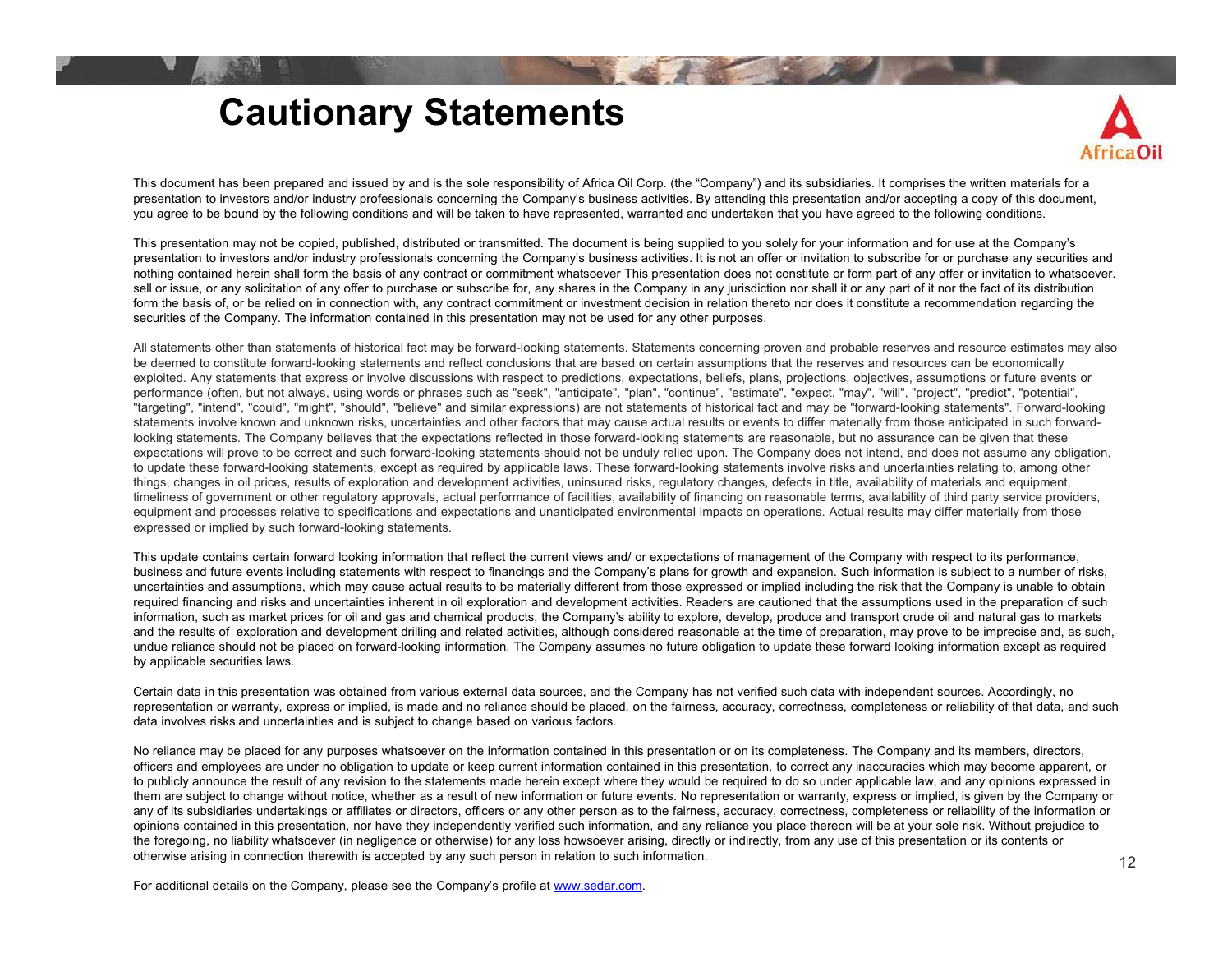### **Prospective and Contingent Resources**



There is no certainty that any discovered resources referred to in this presentation will be commercially viable to produce. There is no certainty that any portion of the undiscovered resources will be discovered. If discovered, there is no certainty that it will be commercially viable to produce any portion of the resources.

#### Risks associated with discovering oil:

The estimates presented herein are based on all of the information available at the effective date of the resource estimate. New data or information is likely to have a material effect on the resource assessment values. Since the effective date of the resource estimates provided, the Company has continued to actively explore, with multiple 2D seismic crews operational and several exploration wells drilled. While discoveries have been made at Ngamia-1, Twiga South-1, and Etuko-1 in the Lokichar basin of the Tertiary rift in Kenya, there is no certainty that any additional resources will be discovered. Once discovered, there is no certainty that the discovery will be commercially viable to produce any portion of the resources. Given that most of the resources in the portfolio are in leads that require additional data to fully define their potential it is likely that significant changes to the resource estimates will occur with the incorporation of additional data and information.

#### Risk Associated with the Estimates:

In the event of a discovery, basic reservoir parameters, such as porosity, net hydrocarbon pay thickness, fluid composition and water saturation, may vary from those assumed by the Company's independent third party resource evaluator affecting the volume of hydrocarbon estimated to be present. Other factors such as the reservoir pressure, density and viscosity of the oil and solution gas/oil ratio will affect the volume of oil that can be recovered. Additional reservoir parameters such as permeability, the presence or absence of water drive and the specific mineralogy of the reservoir rock may affect the efficiency of the recovery process. Recovery of the resources may also be affected by well performance, reliability of production and process facilities, the availability and quality of source water for enhanced recovery processes and availability of fuel gas. There is no certainty that certain interests are not affected by ownership considerations that have not yet come to light.

#### Substantial Capital Requirements:

Africa Oil expects to make substantial capital expenditures for exploration, development and production of oil and gas reserves in the future. The Company's ability to access the equity or debt markets may be affected by any prolonged market instability. The inability to access the equity or debt markets for sufficient capital, at acceptable terms and within required time frames, could have a material adverse effect on the Company's financial condition, results of operations and prospects.

#### Ability to Execute Exploration and Development Program:

It may not always be possible for Africa Oil to execute its exploration and development strategies in the manner in which the Company considers optimal. Execution of exploration and development strategies is dependent upon the political and security climate in the host countries where the Company operates and agreement amongst the Company joint venture partners. The Company's exploration and development programs in Africa may involve the need to obtain approvals from relevant authorities who may require conditions to be satisfied or the exercise of discretion by the relevant authorities. It may not be possible for such conditions to be satisfied.

#### Absence of a Formal Development Plan including Required Funding:

There is no certainty the Company will prepare and have approved a development plan for any portion of the contingent resources or that the Company will be successful in funding any development should such a plan be prepared. General market conditions, the sufficiency of such a development plan and the outlook regarding oil and gas prices are some factors that will influence the availability of funding or the Company's ability to attract oil and gas industry partners to participate in the project.

#### Access to Infrastructure:

Currently there is limited local infrastructure for the production and distribution of oil and gas in the countries in which Africa Oil operates. Export infrastructure to enable other markets to be accessed has not yet been developed and is contingent on numerous factors including, but not limited to, sufficient reserves being discovered to reach a commercial threshold to justify the construction of export pipelines and agreement amongst various government agencies regulating the transportation and sale of oil and gas. Africa Oil is working with its joint venture partners and government authorities to evaluate the commercial potential and technical feasibility of discoveries made to date and potential future discoveries.

#### Additional Risks:

to attract and retain key personnel, the risk of commodity price and foreign exchange rate fluctuations, the uncertainty associated with dealing with governments and obtaining regulatory 13 Additional risks associated with the estimate of the prospective and contingent resources include risks associated with the oil and gas industry generally (i.e. financing; operational risks in exploration, development and production; delays or changes in plans with respect to exploration or development projects or capital expenditures; the uncertainty of estimates and projections related to production; costs and expenses; health, safety, security and environmental risks; and the uncertainty of resource estimates), drilling equipment availability and efficiency, the ability approvals, and the risk associated with international activities.